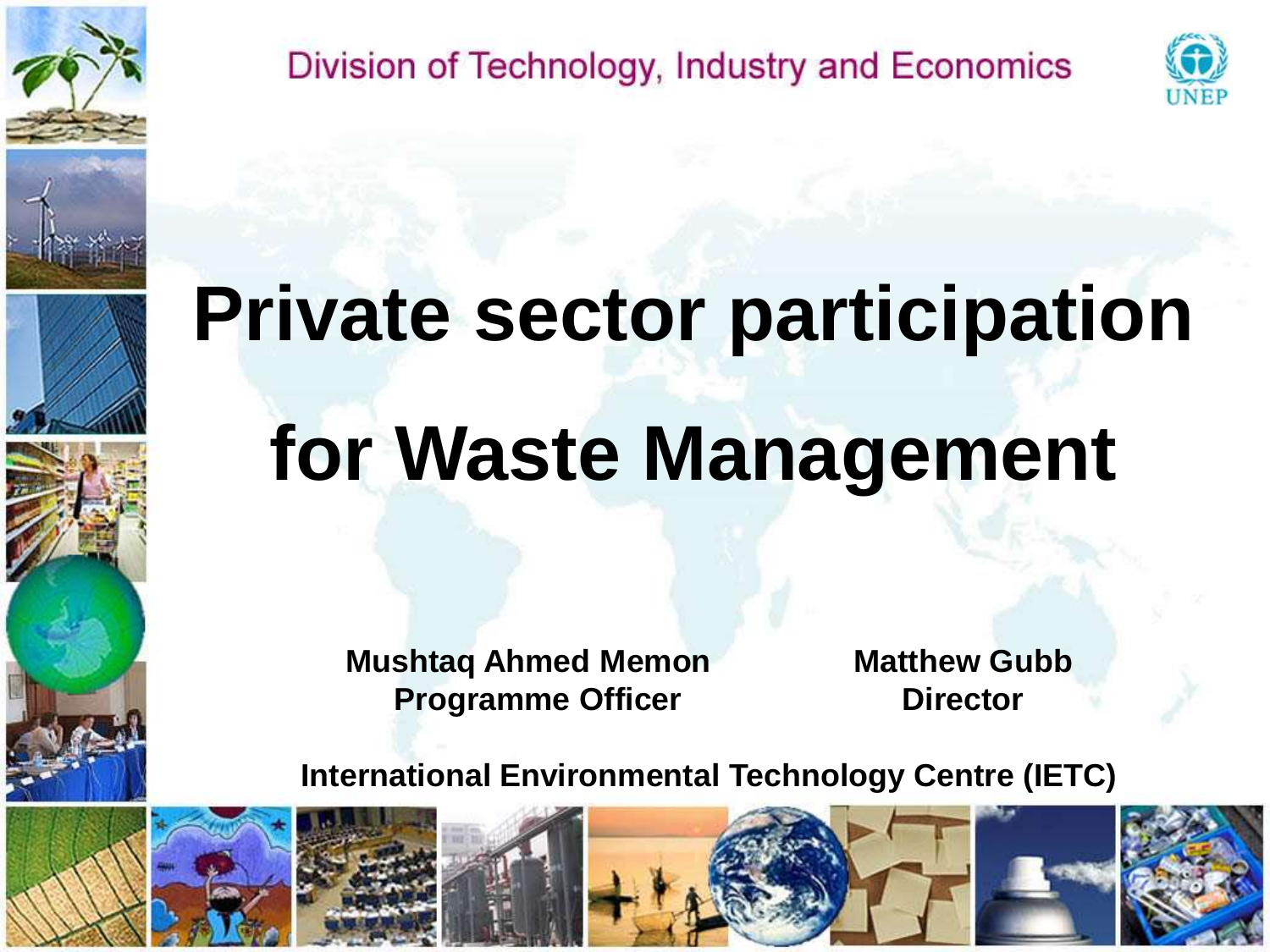





- Financial and management challenges for municipal waste management sector
- Important features of Private Sector Participation (PSP) for waste management
- Examples of PSP
- IETC activities under proposed project on PSP



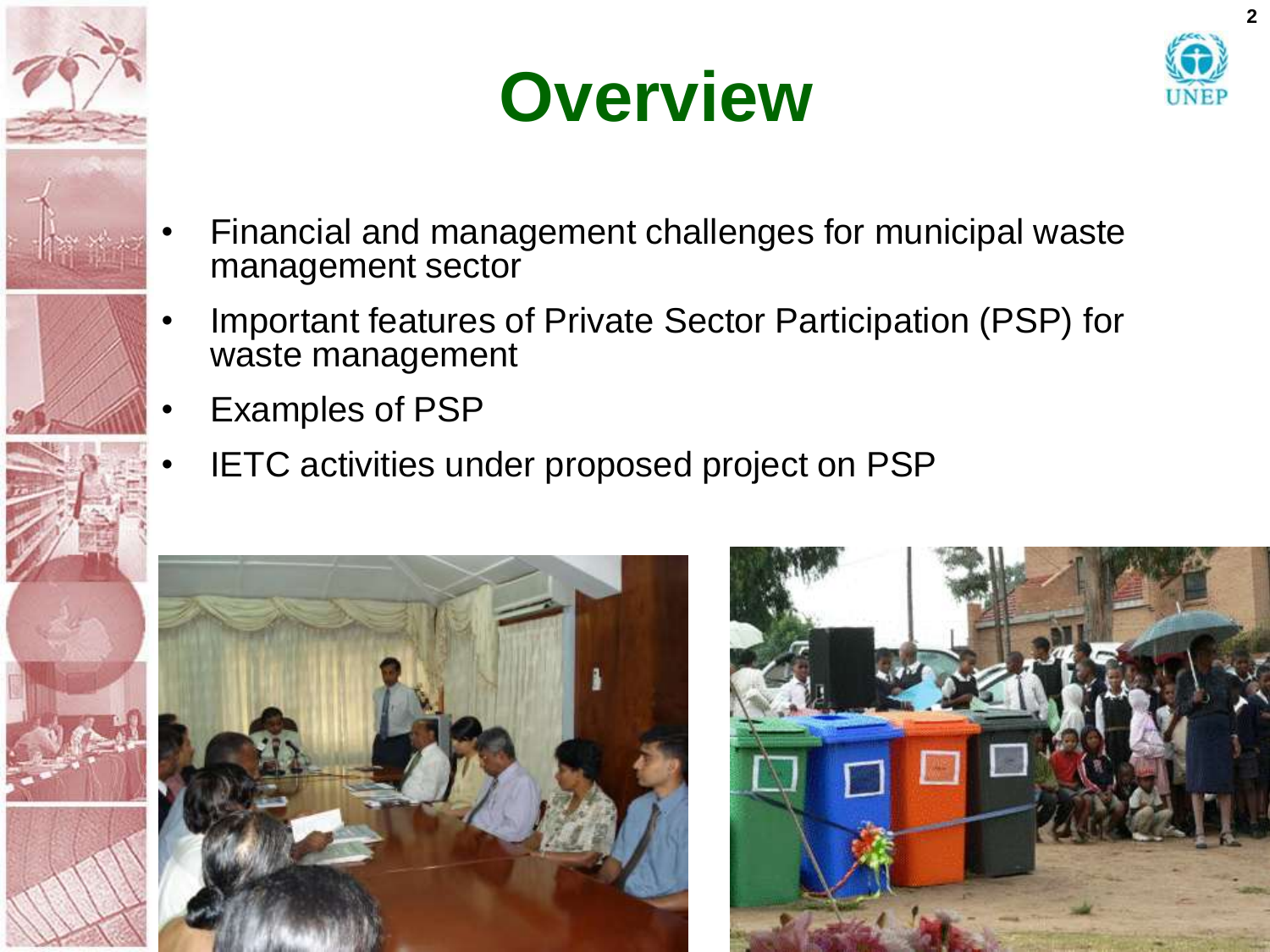

#### **Financing needs and efficiency targets in waste management**



**3**

|                               | <b>OECD</b> countries:                                                          | Figure 16: Municipal Urban Waste Services Expenditures |      |                                                   |                         |                       |
|-------------------------------|---------------------------------------------------------------------------------|--------------------------------------------------------|------|---------------------------------------------------|-------------------------|-----------------------|
|                               | Municipal waste - USD120 billion/year<br>Industrial waste - USD150 billion/year | <b>City, Country</b>                                   | Year | Per Capita<br><b>Expenditure on SWM</b><br>(US S) | Per capita GNP<br>(USS) | % GNP<br>Spent on SWM |
| Developing countries:         |                                                                                 | New York, USA                                          | 1991 | 106                                               | 22,240                  | 0.48                  |
|                               | 20-50% of recurring budget of municipalities is                                 | Toronto, Canada                                        | 1991 | 67                                                | 20,440                  | 0.33                  |
|                               | spent on solid waste management although only                                   | Strasbourg, France                                     | 1995 | 63                                                | 24,990                  | 0.25                  |
|                               | 50% of urban population is covered. In low-                                     | London, England                                        | 1991 | 46                                                | 16,550                  | 0.28                  |
|                               | income countries collection alone drains 80-90%                                 | Kuolo Lompur, Molaysto                                 | 1994 | 15.25                                             | 4,000                   | 0.38                  |
|                               | of total waste management budget.                                               | <b>Budopest, Hungary</b>                               | 1995 | 13.80                                             | 4,130                   | 0.33                  |
| $120 -$                       |                                                                                 | São Paulo, Brazil                                      | 1989 | 13.32                                             | 2,540                   | 0.52                  |
|                               | Japan-                                                                          | Brenos Aires, Argentino                                | 1989 | 10.15                                             | 2.160                   | 0.47                  |
| 100 <sub>1</sub>              |                                                                                 | Tollinn, Estonia                                       | 1995 | 8.11                                              | 3,000                   | 0.26                  |
|                               | South                                                                           | Begota, Colombia                                       | 1994 | 7.75                                              | 1,620                   | 0.48                  |
| $80 -$                        | Malaysia<br>Korea                                                               | Caracas, Venezuela                                     | 1989 | 6.67                                              | 2,450                   | 0.27                  |
|                               |                                                                                 | Rigo, Latvia                                           | 1995 |                                                   | 2,420                   | 0.25                  |
| 60                            | <b>Bangladesh</b>                                                               | Monila, Philippines                                    | 1995 | estimate 4                                        | 1,070                   | 0.37                  |
|                               | Pakistan<br>and India                                                           | <b>Bucharest Romanta</b>                               | 1995 | 237                                               | 1,450                   | 0.16                  |
| $40 -$                        |                                                                                 | Hanol, Vietnam                                         | 1994 | predict 2                                         | 250                     | 0.80                  |
| Expenditure per capita (US\$) | China                                                                           | Madros, India                                          | 1995 | 1.77                                              | 350                     | 0.51                  |
| $20 -$                        |                                                                                 | Lahore, Pakistan                                       | 1985 | 1.77                                              | 390                     | 0.45                  |
| 0                             | ٧Y                                                                              | Dhaka, Bangladesh                                      | 1995 | 1.46                                              | 270                     | 0.54                  |
|                               | 5000<br>10,000<br>15,0000<br>20,000<br>25,000                                   | Accro, Ghana                                           | 1994 | 0.66                                              | 390                     | 0.17                  |
|                               | GDP per capita (US\$)                                                           | (MacFarlane, 1998)                                     |      |                                                   |                         |                       |
|                               |                                                                                 |                                                        |      |                                                   |                         |                       |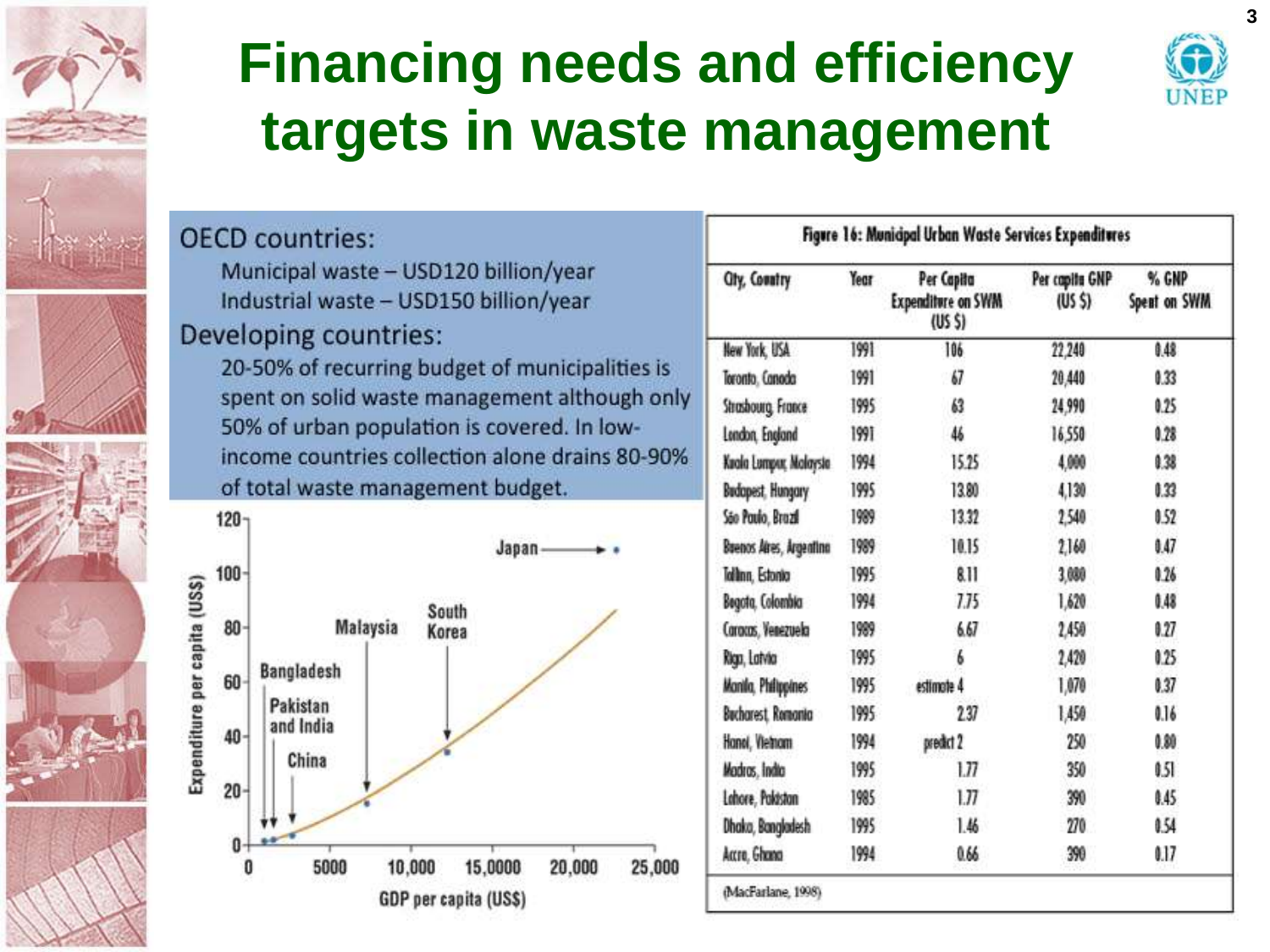

### **PSP to overcome the challenges**



**4**

•Private sector participation (PSP) for service delivery, to generate investments and to improve efficiency of services (waste collection, transfer stations with material recovery facility, waste treatment and resource recovery, final disposal and recycling)

•PSP can be used as one of the tools to improve various segments of waste management chain

•Public-private partnerships are one of the established processes to bring private sector investments and to improve efficiency public services.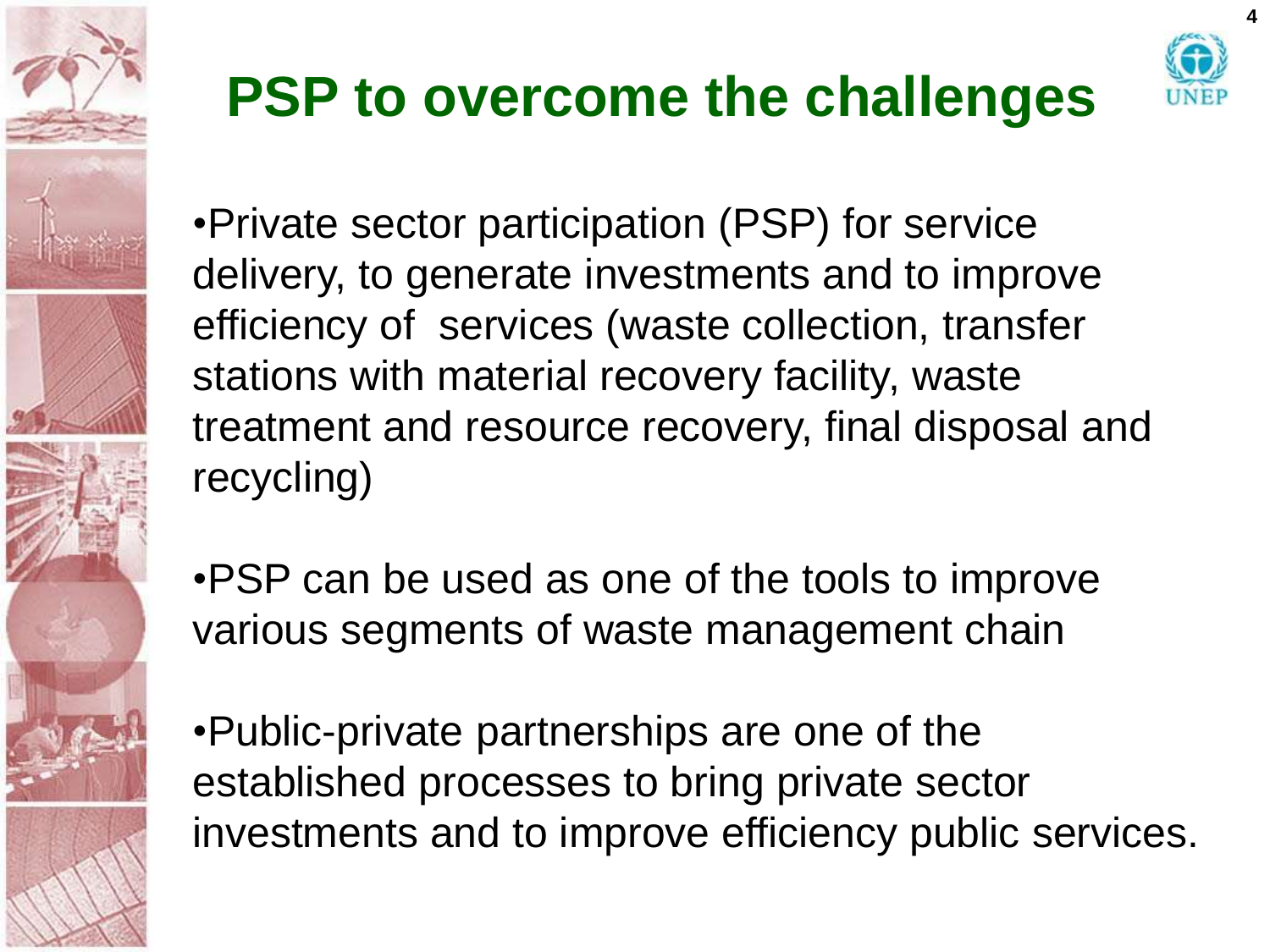# **Models of PSP in wastsector**



#### Management & Ownerships in PSP Between private sector Regulated by government Long-term contracts, license Ownership by PS Capacity decisions by PS Competition, partial monopoly by the Private Sector Ownership by government or Payment from customers Open Capacity decisions by govt. Long-term contracts, Competitive tenders **Competition** Volume guarantees, Monopoly Market based system Ownership by government or private sector **Franchise** Payment by government / customers Commercial waste MSW collection Short-term contracts Competitive tenders, **Concession** Management Ownership by government Full concession contract Payment from government Build-own-operate-transfer Build-operate-transfer **Contracting** Transfer and disposal Solid waste collection Operation & maintenance Supply of equipment Ownership and Investment by the Private Sector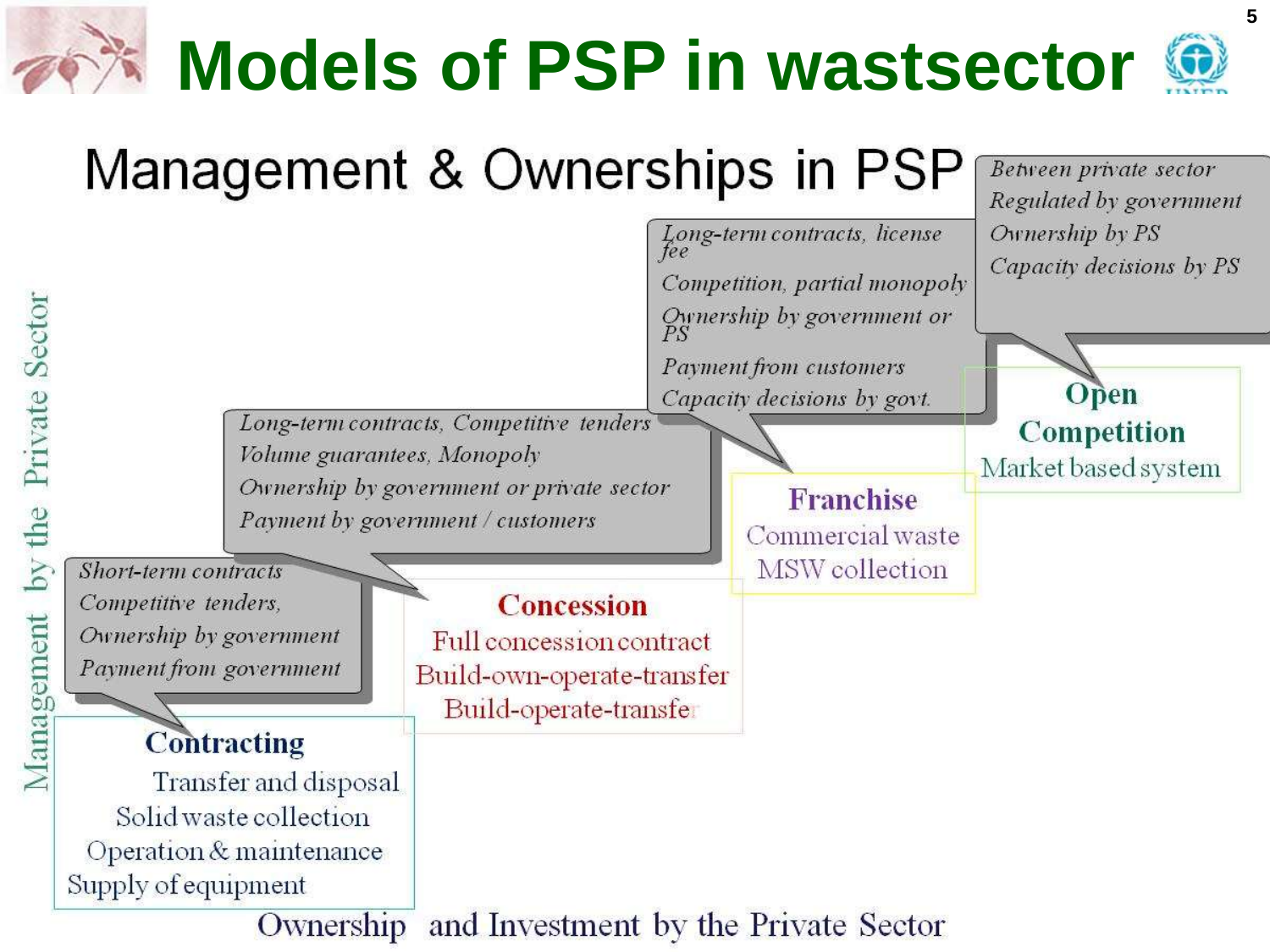

## **Stakeholders Roles in PSP**



Government

**Public Sector**

**Regulatory Framework, Institutional Setup, Tariff Designing, Subsidies & Guarantees**

**Business** 

#### **Private Sector**

**Financial Share, Technical Innovation, Managerial Role, Local Knowledge, Backward & Forward Linkages** 

ISWM

Efficient, Effective, Reliable, & Sustainable **Citizens** 

#### **Community**

**Willingness to Pay, Awareness and Will, Environmental Friendly Life Styles**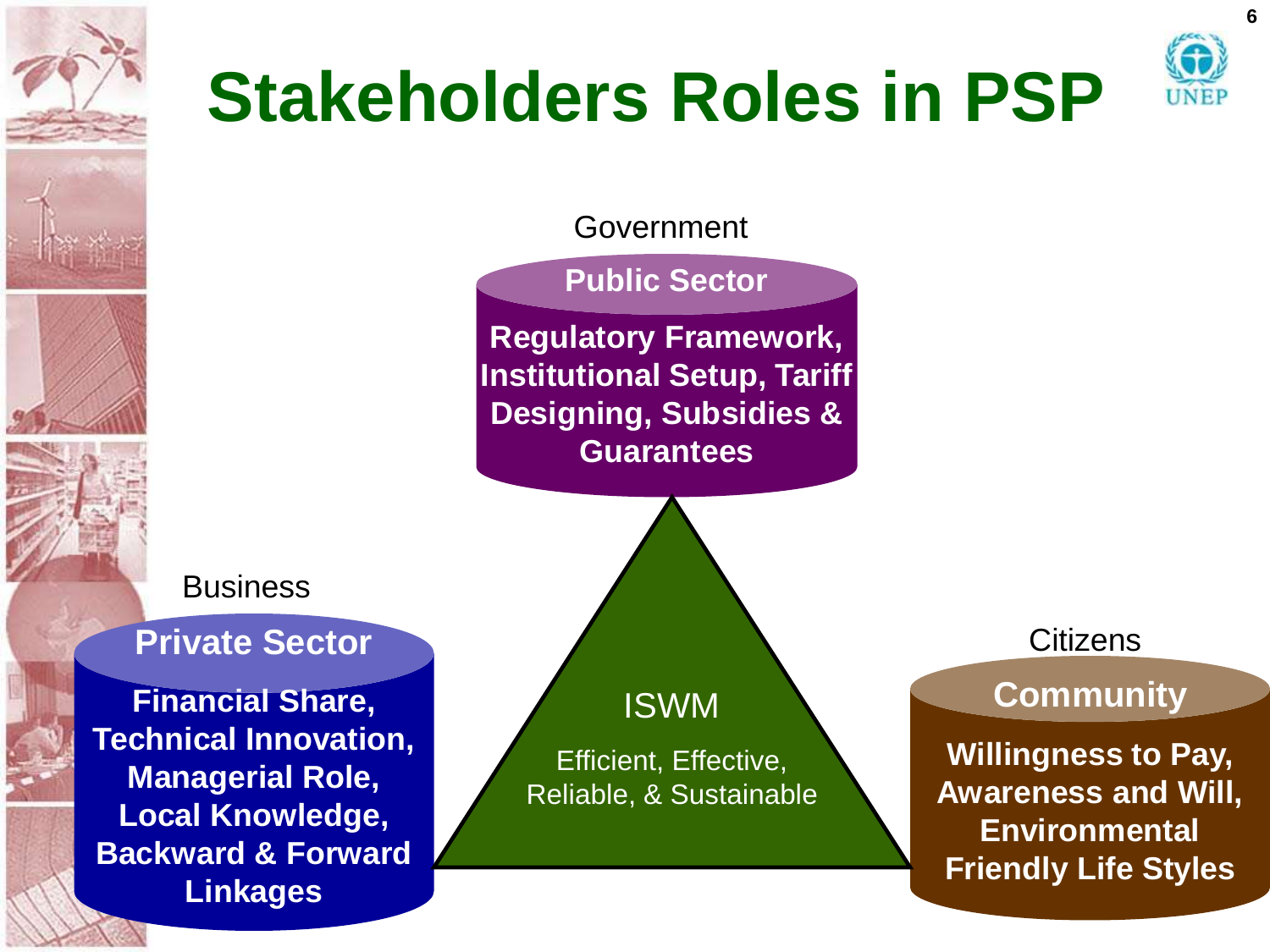

## **Some examples PSP for Waste Management**



**7**

- Collection and disposal system in Macao, China
- PSP for waste management in Kuala Lumpur
- Community collection in Dhaka
- PSP in Phnom Penh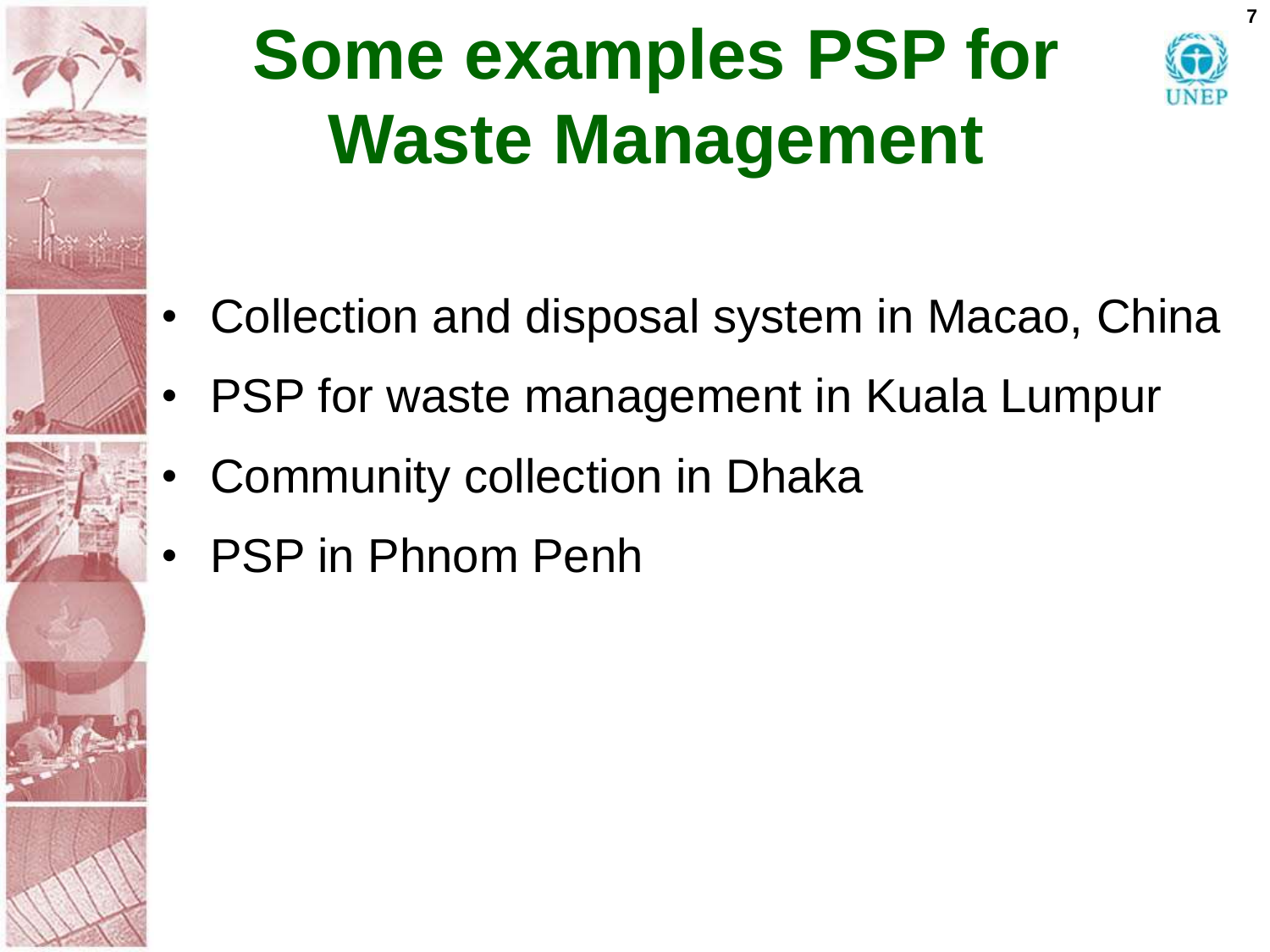

## **Macao, China**



- Since 1992, two private companies are handling collection & disposal
- Companhia de Sistemas de Residuos, Limitada (CSR) carries out collection, cleaning and maintenance of public garbage containers (380 staff, with 25 refuse compacted collection truck, 4 high pressure water jet vehicles, 6 sweeping vehicles)
- Another company manages incineration of 36 tons/per hour, 283,800tonś/per yeăr and generated 12MW of power for its own consumption
- Refuse collection around mid-night to avoid traffic jams
- The private sector's motivation for profit has led to the efficient conduct of activities to consistently improve returns
- Development of innovative methods to enhance services, more investment in the quality of assets to reduce long term maintenance and operating costs
- The incineration is the major method to dispose the waste. This also helps to generate electricity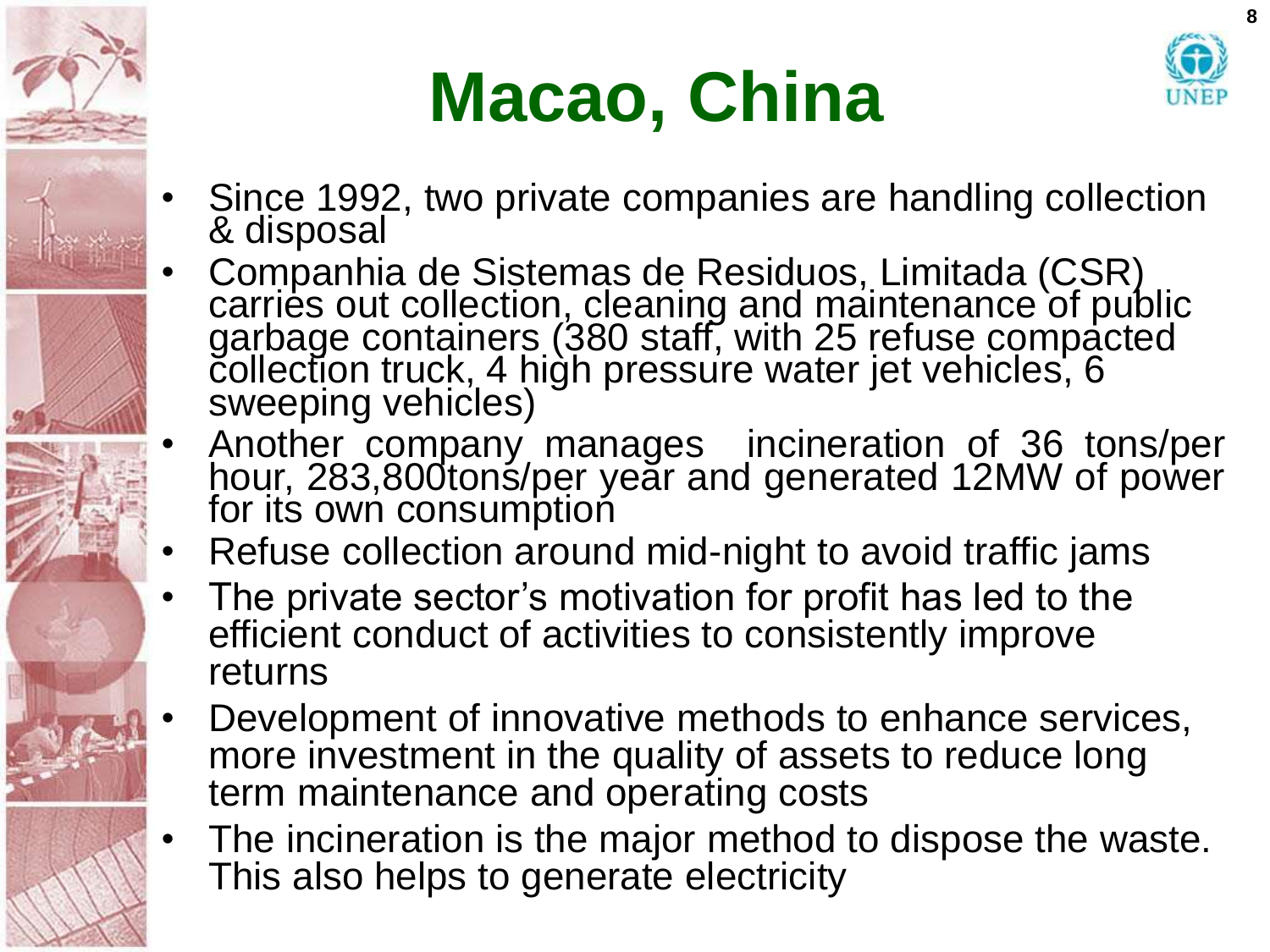

## **Kuala Lumpur**



- Alam Flora Sdn Bhd, a private company, is responsible for the management of solid waste covering a total area of  $72,263$  km<sup>2</sup>
- Such extensive coverage enables the company to undertake more efficient and effective management due to economies of scale
- The company trains the previous and news small contractors and provides them with modern technology to enable them to carry out their work professionally
- With better scheduling, and human resources and equipment, collection trips and collection rate have significantly improved
- The questions regarding the amount to be collected from users and the basis on which the fees are to be collected are not yet settled down. This issue has political and social implications
- The turnaround time for each garbage truck is severely hampered by the worsening traffic conditions in the city. The possible measures collection times at night or very early in the morning, and the number and location of transfer stations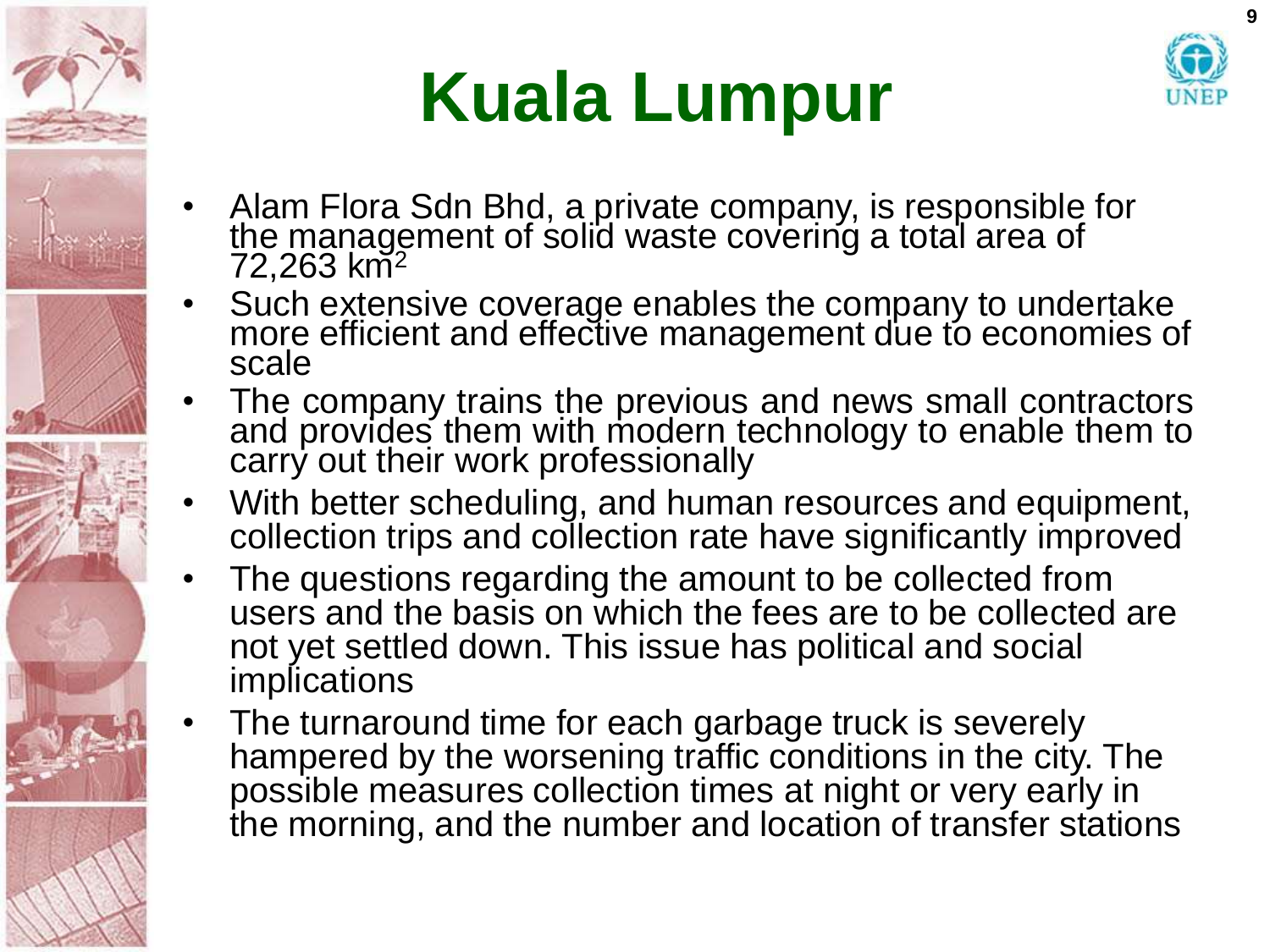





- In Kalabagan, a densely populated and typical of many inner city areas, residents remained hostage to the refuse that they themselves produced regularly
- In 1987, a community group purchased two rickshaws and modified them into waste collection vans to start door-todoor collection of domestic waste
- To meet the running costs and bit of a profit, they charges nominal fee from each house
	- The success of the operation led to the formation of another four community based organization (CBO) for waste collection
- However, these initiatives failed to bring overall success of solid waste management, as these activities were not integrated within the overall SWM system of the local government (DCC)
- Under a pilot activity of Kitakyushu Initiative, DCC has established a mobile transfer station to coordinate with these door-to-door collection activities of CBO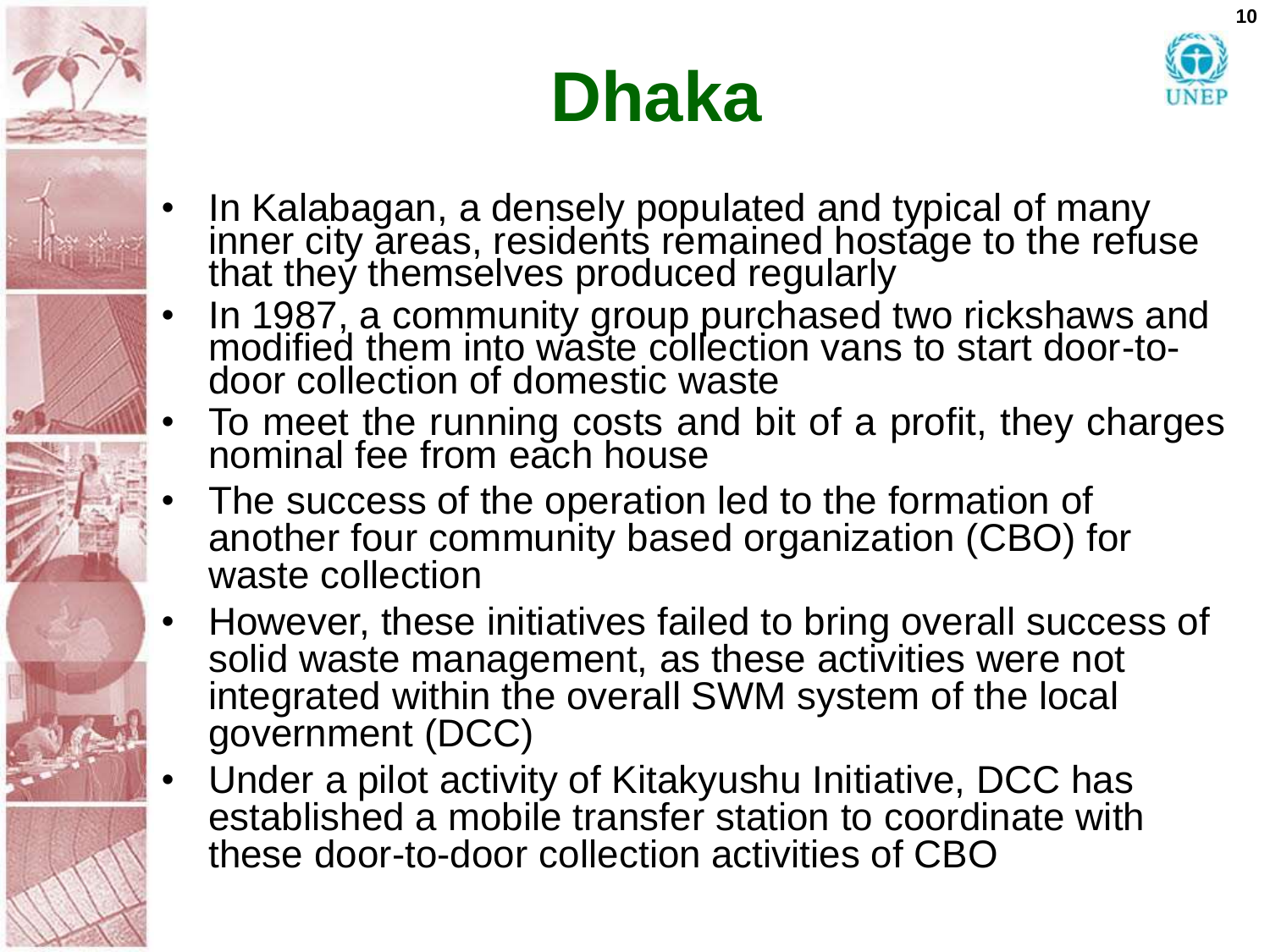

## **Phnom Penh**



- Municipality of Phnom Penh (MPP) through its department of Phnom Penh Waste Management (PPWM), was responsible for overall SWM, is still in charge of operating the existing landfill site
- The private company CINTRI (Cambodia) Ltd., a member of the Canadian CINTEC Group, was given a 57 year franchise-contract in 2002 for collecting communal waste and cleaning of streets
- The only source of income for CINTRI is based on the right to collect fees from urban households and small businesses. MPP is the client of CINTRI and the applicable tariffs are negotiated between these two parties without the involvement of PPWM
- The costs of street cleaning must be covered by the collected fees for household waste. The current tariff structure, which is based on fixed fees, is seen as unfair by many citizens
- This unsatisfying situation is caused by low levels of fee collections in low income areas, which provides no incentives and economic reasons for CINTRI to serve these areas
- Because PPWM was not involved in bidding and pricing processes, it suffers a very weak position to monitor or even influence the service levels of CINTR
- CINTRI is doing its best to provide adequate services within the limitations of cost recovery
- The private sector must not be made responsible for structural and institutional problems that can be solved only by the public sector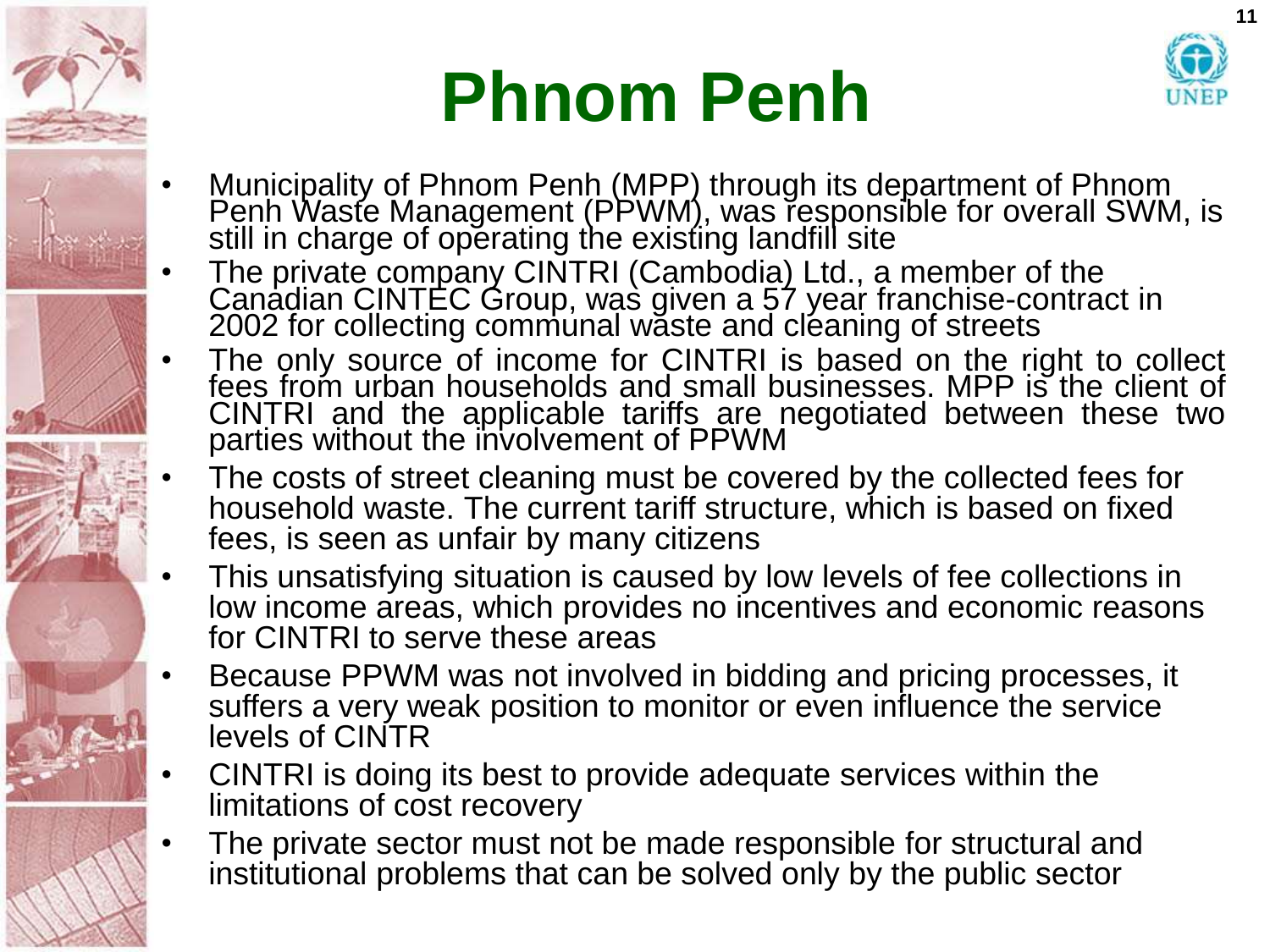



- To cope with rapidly growing waste generation rates and limited local resources in Asian developing countries, private companies participate since many years in solid waste management projects through contracting, concession, franchise, and open competition
- Experience in different countries show, that the success of PSP depends on the existence of appropriate institutional and regulatory environments as well as proper risk allocation between public and private sectors
- Without strong institutions, regulations, and monitoring, it is difficult to obtain the full efficiency and cost-effectiveness that private sector participation can deliver
- Legal foundations and economic incentives must be developed to ensure environmental friendliness as well service delivery for low-income groups

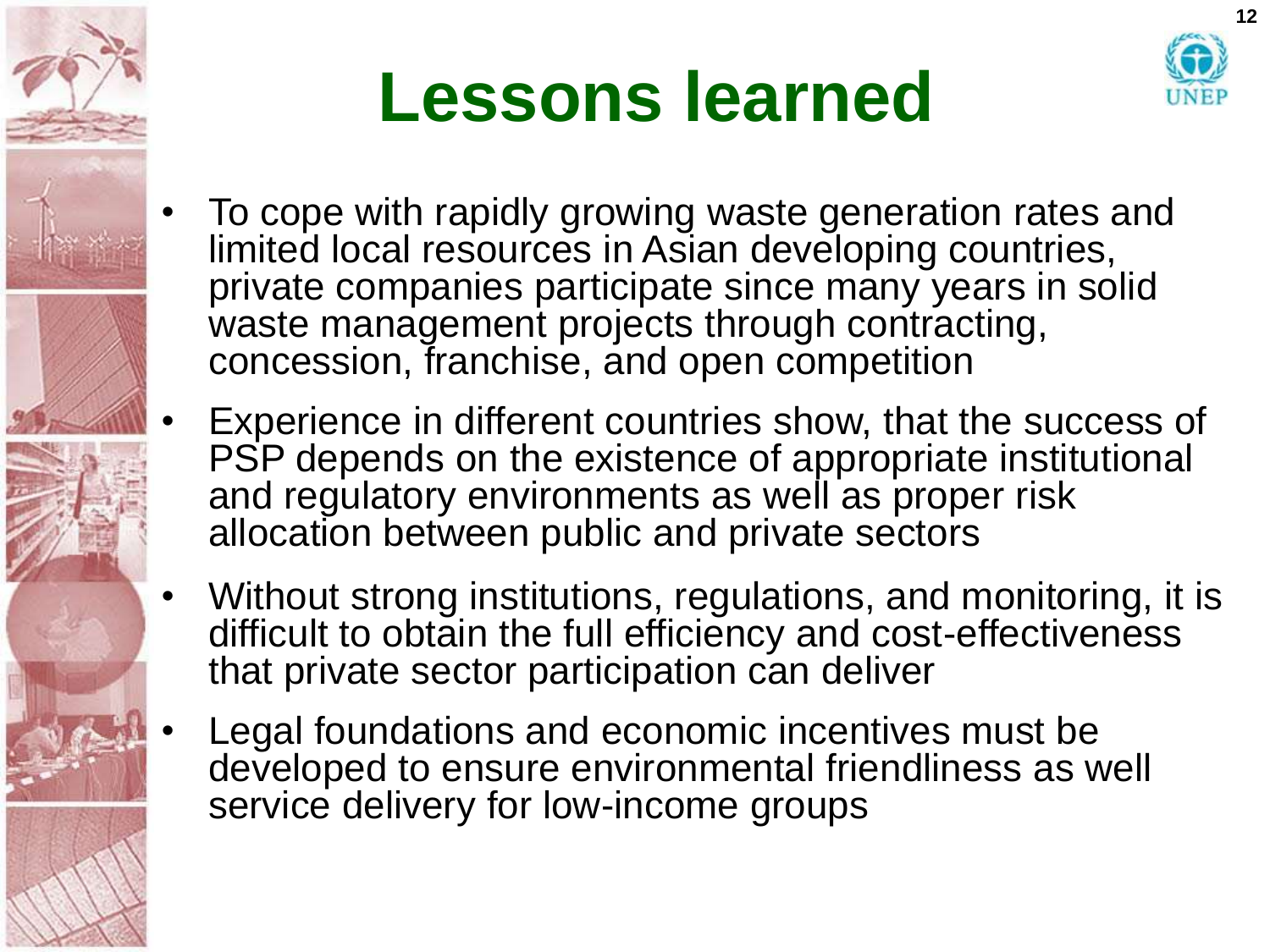

# **Some useful materials**



**13**

OECD Principles for Private Sector Participation in Infrastructure ( 2007 ) <http://www.oecd.org/investment/investmentpolicy/38309896.pdf>

*European Commission Directorate-general regional policy Guidelines for Successful public-private partnerships ( march 2003 )* [http://ec.europa.eu/regional\\_policy/sources/docgener/guides/ppp\\_en.pdf](http://ec.europa.eu/regional_policy/sources/docgener/guides/ppp_en.pdf)

Public-Private Partnerships Reference guide ( World Bank Institute 2012 ) [http://wbi.worldbank.org/wbi/Data/wbi/wbicms/files/drupal](http://wbi.worldbank.org/wbi/Data/wbi/wbicms/files/drupal-acquia/wbi/WBIPPIAFPPPReferenceGuidev11.0.pdf)[acquia/wbi/WBIPPIAFPPPReferenceGuidev11.0.pdf](http://wbi.worldbank.org/wbi/Data/wbi/wbicms/files/drupal-acquia/wbi/WBIPPIAFPPPReferenceGuidev11.0.pdf)

United Nations Development Programme: Public-Private Partnership for local Service Delivery Programme (PPPSD[http://www.undp.org/content/undp/en/home/ourwork/capacitybuilding/focus\\_a](http://www.undp.org/content/undp/en/home/ourwork/capacitybuilding/focus_areas/focus_area_details4/pppsd/programme-objective/) [reas/focus\\_area\\_details4/pppsd/programme-objective/](http://www.undp.org/content/undp/en/home/ourwork/capacitybuilding/focus_areas/focus_area_details4/pppsd/programme-objective/)

PPIAF 2012 annual report RELEVANT FOR COMPENDIUM [http://www.ppiaf.org/sites/ppiaf.org/files/publication/PPIAF\\_Annual\\_Report\\_2012\\_Fina](http://www.ppiaf.org/sites/ppiaf.org/files/publication/PPIAF_Annual_Report_2012_Final.pdf) [l.pdf](http://www.ppiaf.org/sites/ppiaf.org/files/publication/PPIAF_Annual_Report_2012_Final.pdf)

P3 Guide a for Municipalities (Canada November 2011) [http://www.p3canada.ca/\\_files/file/FederalP3Screen\\_UserGuide\\_en.pdf](http://www.p3canada.ca/_files/file/FederalP3Screen_UserGuide_en.pdf)

PPP CANADA Identifying P3 Potential A Guide for Federal Departments & Agencies [http://www.p3canada.ca/\\_files/file/FederalP3Screen\\_UserGuide\\_en.pdf](http://www.p3canada.ca/_files/file/FederalP3Screen_UserGuide_en.pdf)